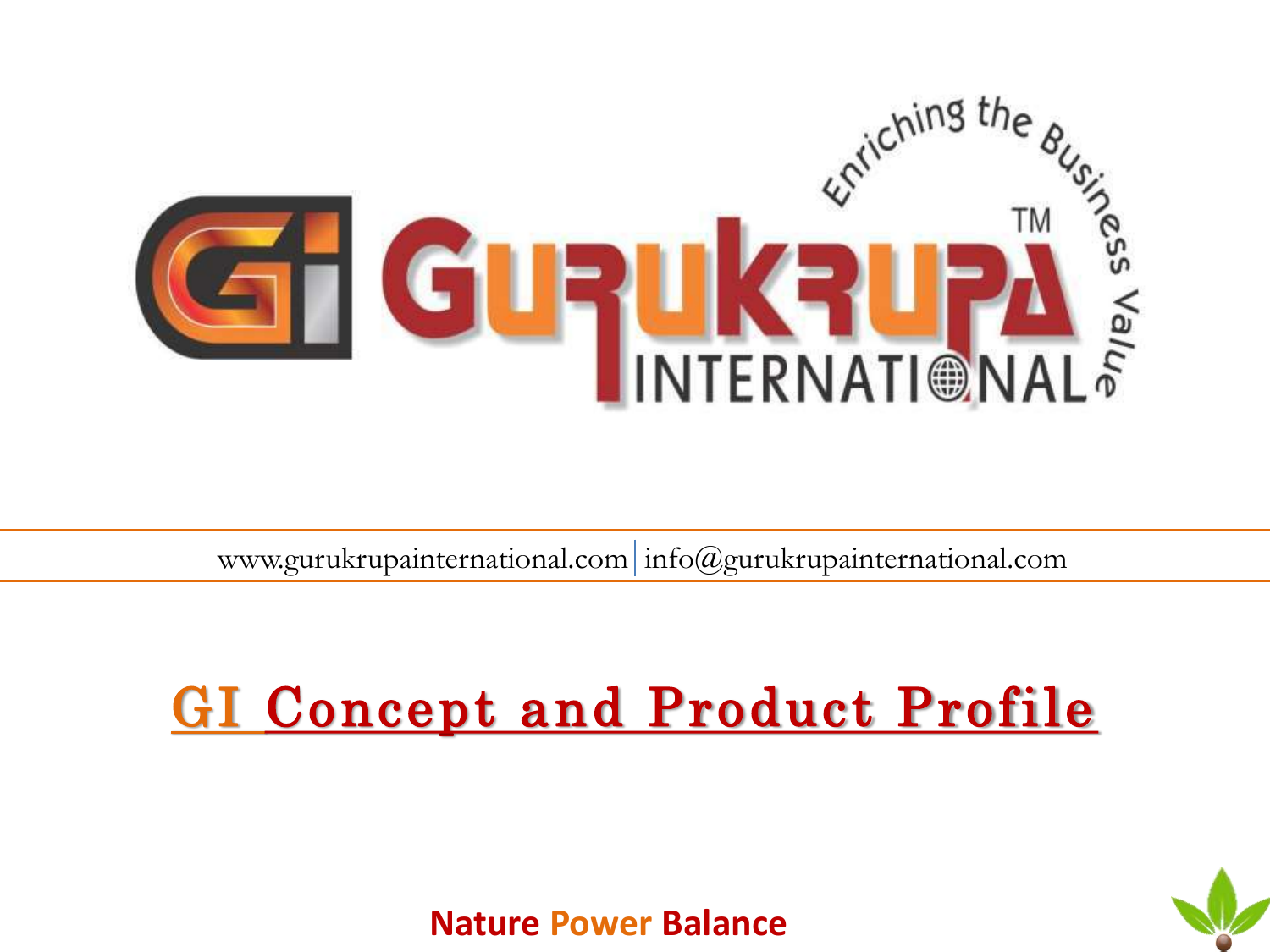# GI APPROACH





Vector and Pathogen Resistant Bio-Chemical balance

Enhance nutrition management within soil

Botanical extracts for Soil Application

Intravascular pH control for Control of Pathogens

Change in 'Bio-Chemical Balance' by Organic BAN (Bio-Available Nutrition)

Long acting Deterrent for vectors

Botanical Extracts for 'Contact Killing' of vectors

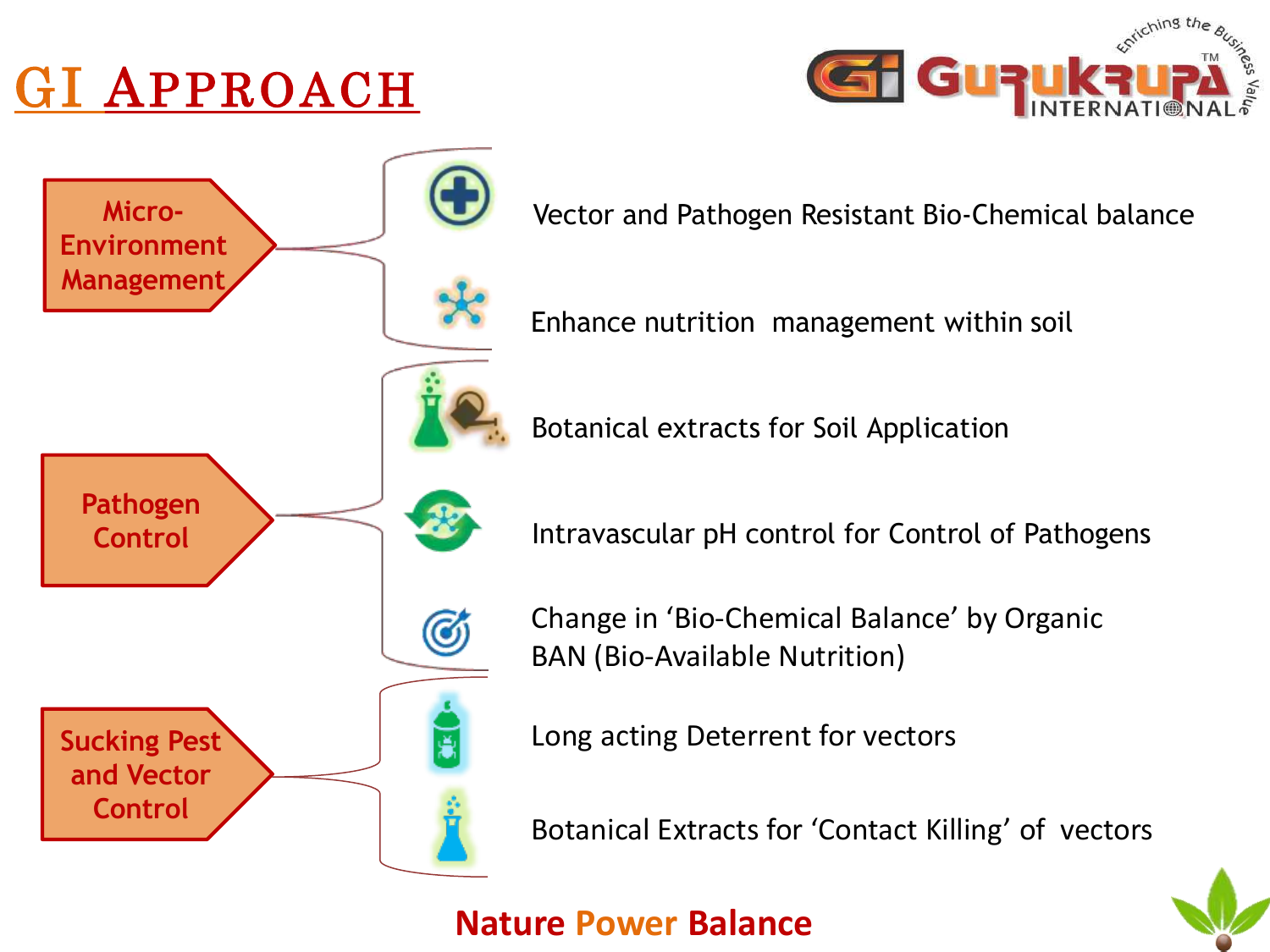

# Nature Power Balance Technology



- Nature has a beautiful setup to keep all its component in control.
- Growth and development of one component controls other.
- This balance makes nature as most sustainable.
- The products of GI are based on NPB technology, where the missing or under existing component is recharged.

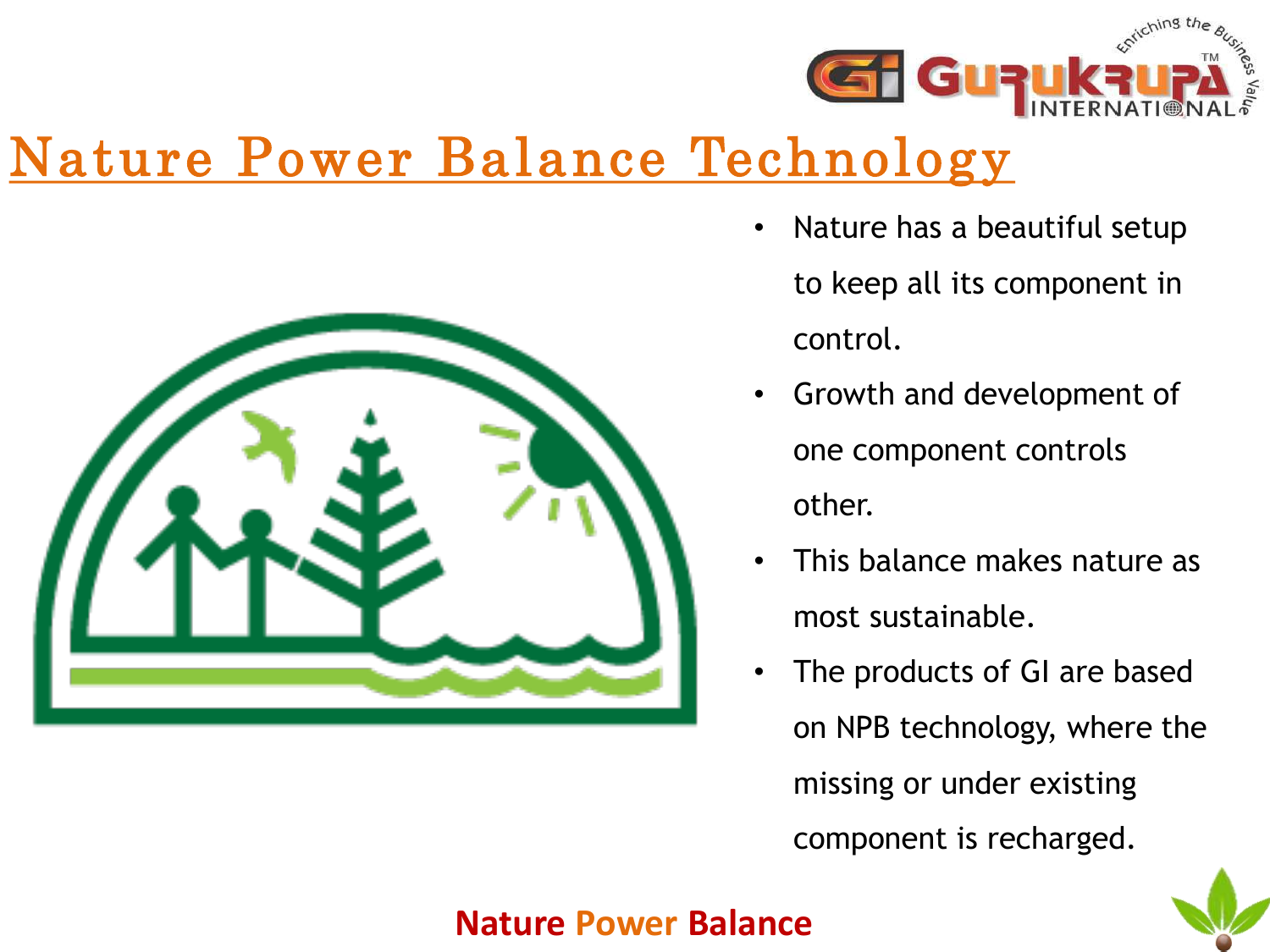

 $\mathbf{Z}$ 

# How NPB Technology Works

NPB Deals with Integrated Health Management which brings induced attack management system

Triggers the natural process of nutrient absorption, encourages soil fauna, improves response of plant nutrients within plants

A balanced nutrition and metabolic activity stimulation makes plant self sustainable.

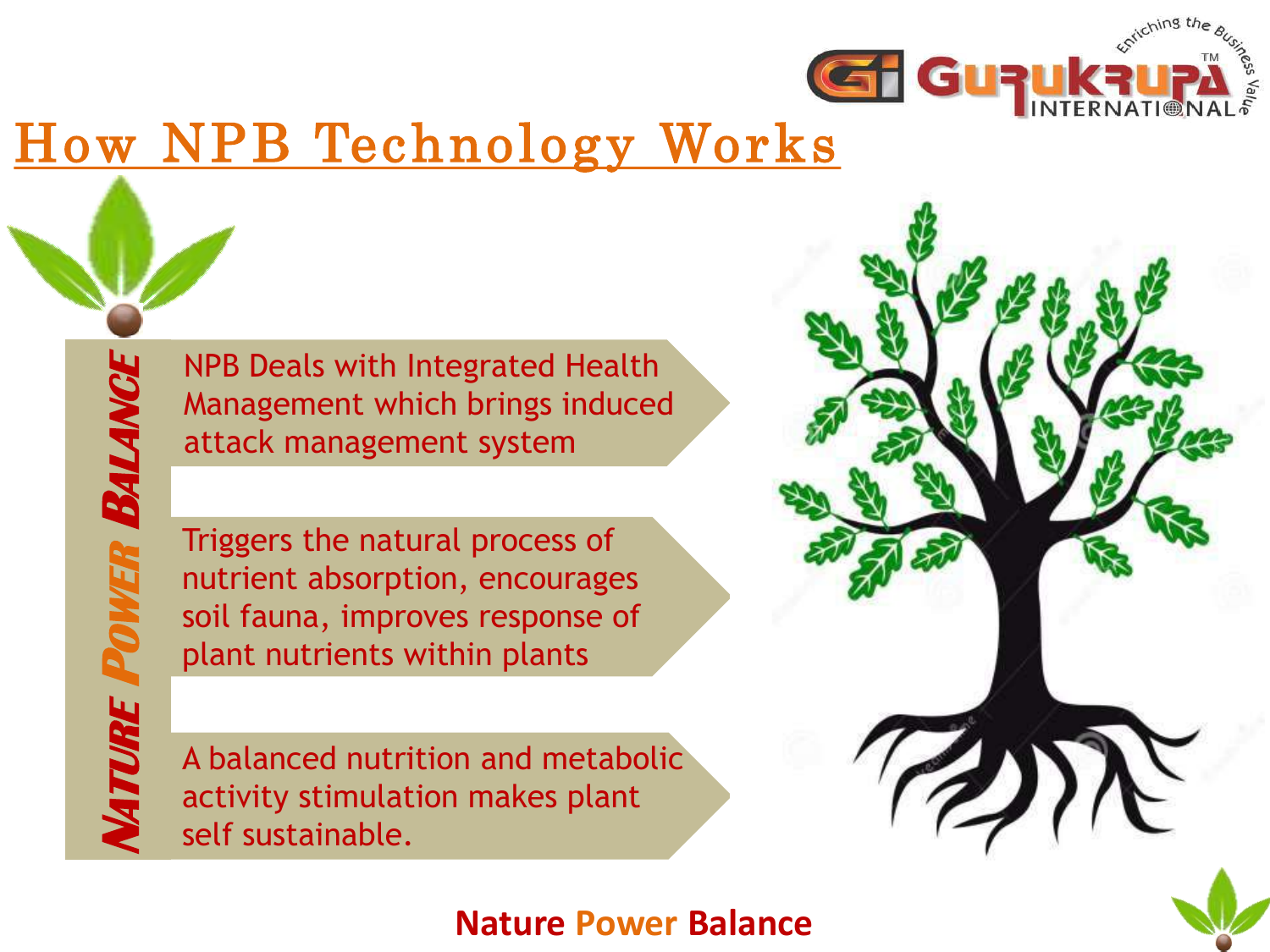

# A Glimpse of GI's Definitive Forté

GI has meticulously laboured towards resolving the critical points of concern and rediscovering several new approaches to address the pressing issues of the agriculture and farming sector of our zeitgeist. Such as:

- Reducing the need for Fertilizer inputs from 50-70%
- Reducing Pesticide / Fungicide / Bactericide use up to 95 %
- Elimination of Pesticide residues in Post-Harvest products through input super vision and crisis management and remedying the impact and presence of harmful drugs in post-harvest products
- Enticing Local Honey bees to the farms from neighbouring ecosystems
- Increasing Bio-active molecule concentration in produces such as Turmeric (*Curcumin*), Ginger (*Gingerol*), Jamarosa (*Geraniol*), Lemongrass (*Geraniol*).

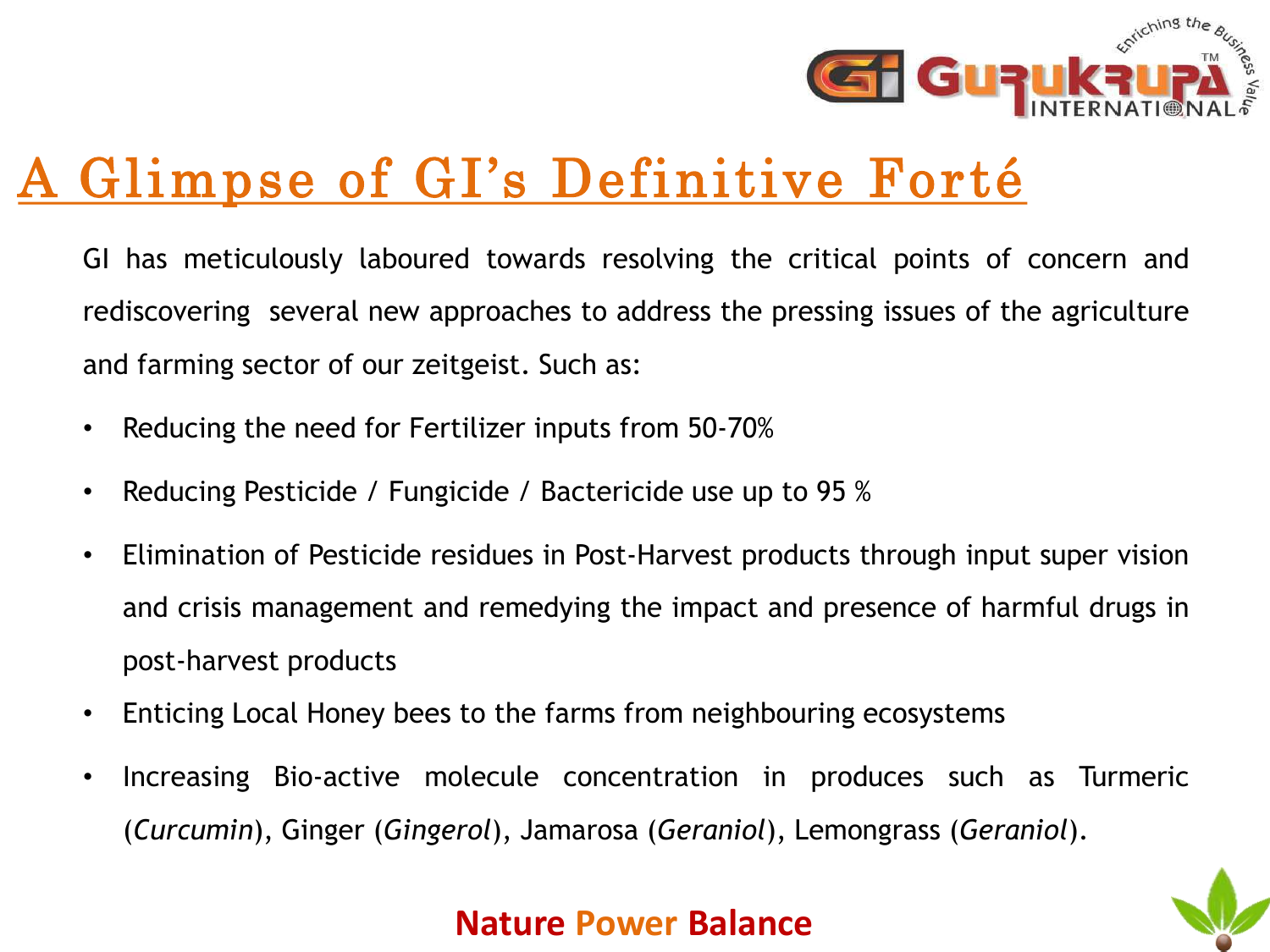

# Product Portfolio

# NPB Technology



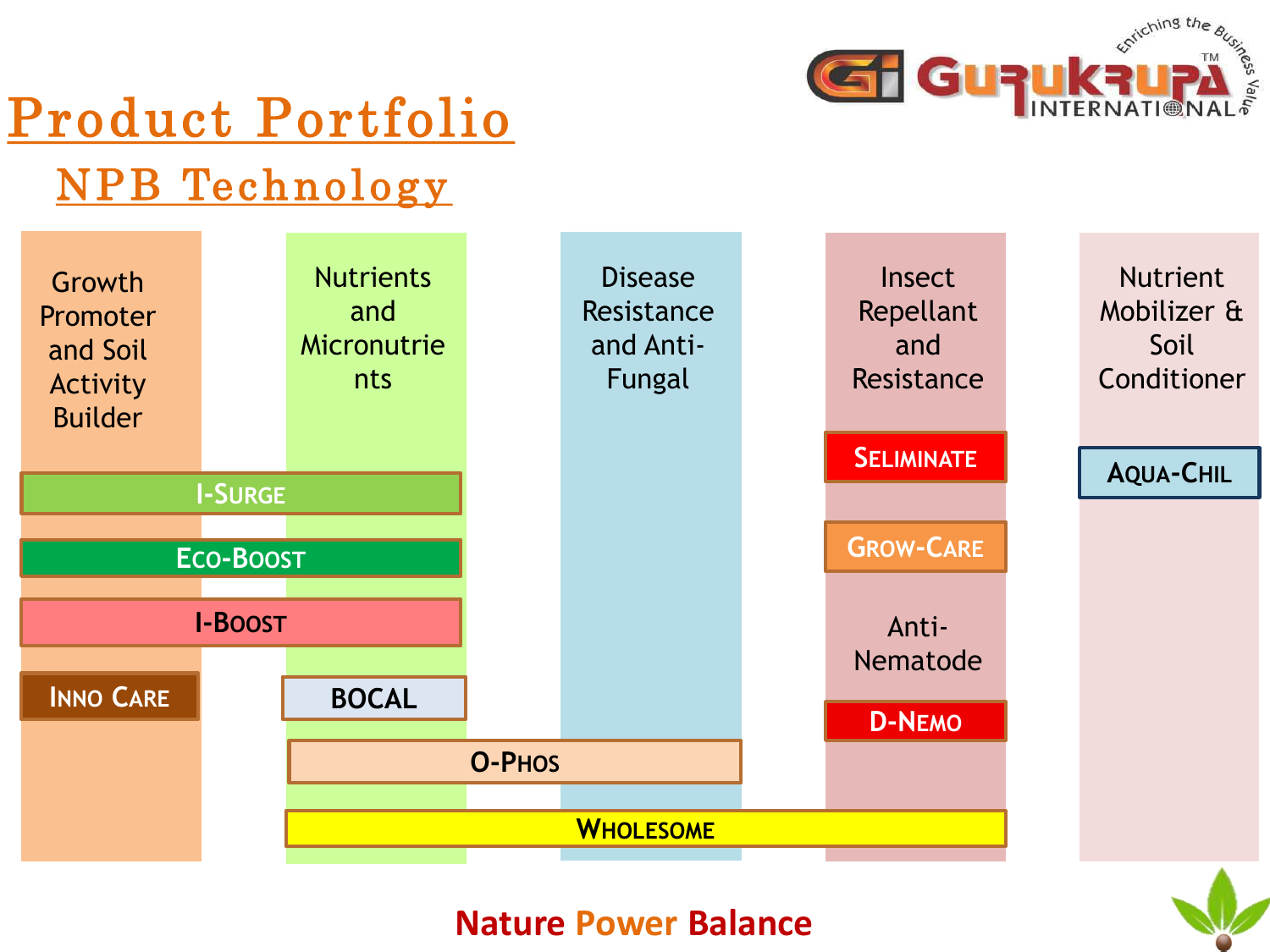

# INNOCARE

### **A MICROBIAL INOCULUM**

INNO CARE is a Proprietary composition of Mixed Microbial Culture of *Bacillus coagulans* and *Saccharomyces cerevisiae* in liquid form along with bio-chemicals, metabolites, plant extracts, sugars and sugar derivatives processed through complex microbial fermentation for soil and plant health management.

#### **APPLICATIONS**

- Increases local soil microbial count.
- Enhances Nutrient Uptake.
- Reduces Soil Salinity
- Assists in Abiotic Stress Management
- Aids Soil Conditioning through microbial activity
- Develops induced resistance in plants
- Amplification of natural Regulations of plant growth substances
- For best results use in Secondary Culture.

### **APPLICATION DOSAGE:**

- **Foliar - 2ml / L**
- **Soil - 500 ml / Acre**

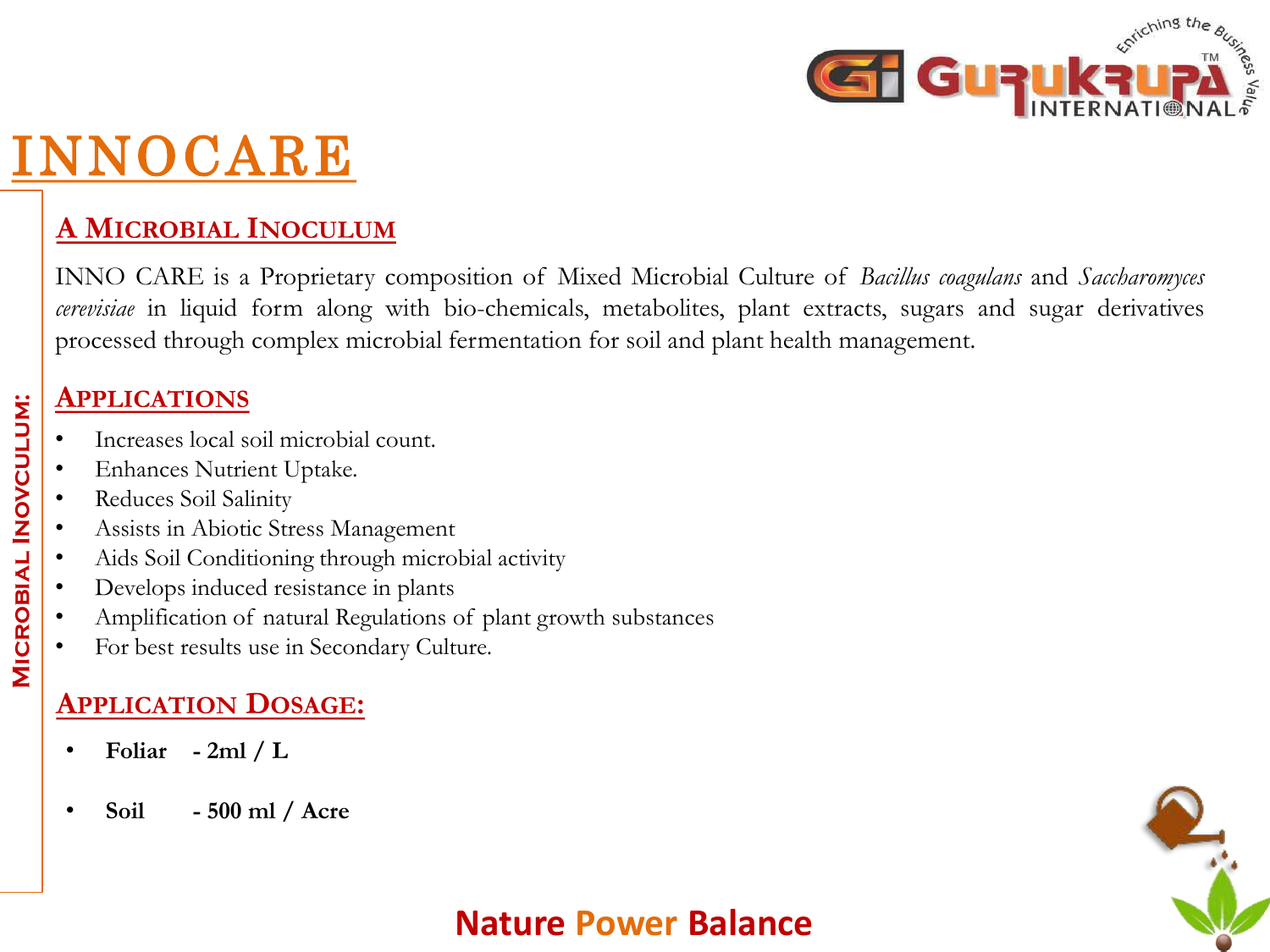

## **A MICROBIAL INOCULUM**

Direct application of Primary proprietary cultures can be expensive, hence, we promote the use of GI's Secondary Culture which is made on site, by utilising basic nutritive supplements and INNOCARE - a consortium of two beneficial microbes, namely *Saccharomyces cerevisiae* and *Bacillus coagulans*.

This secondary culture allows up to a thousand-fold multiplication of microbes, which on application helps in rejuvenation of the microbial dynamics of soil of concern.

### **REQUIREMENTS:**

- 250 ml **INNOCARE**
- 40 ml **I-SURGE**
- 8 kg Jaggery / Molasses
- 200 Litre Water

**Microbial Inovculum:**

**MICROBIAL INOVCULUM:** 

- 1 kg Local soil &/or Dung
- A 200L or Bigger tank/Drum to make and store SC.

# **PROTOCOL:**

- Dissolve 8 kg Jaggery / Molasses in 200 L water.
- Add 1 kg local soil / Dung.
- Add 40 ml **I-SURGE** and stir.
- Add 250 ml **INNOCARE** and stir.
- Stir at least twice a day for the next 7 days, and cover the top, so dust won't settle in.
- For best results, use 70% with irrigation water and 30% as foliar.
- The procedure can be repeated once in a month or a quarter, depending up on crop and situation.



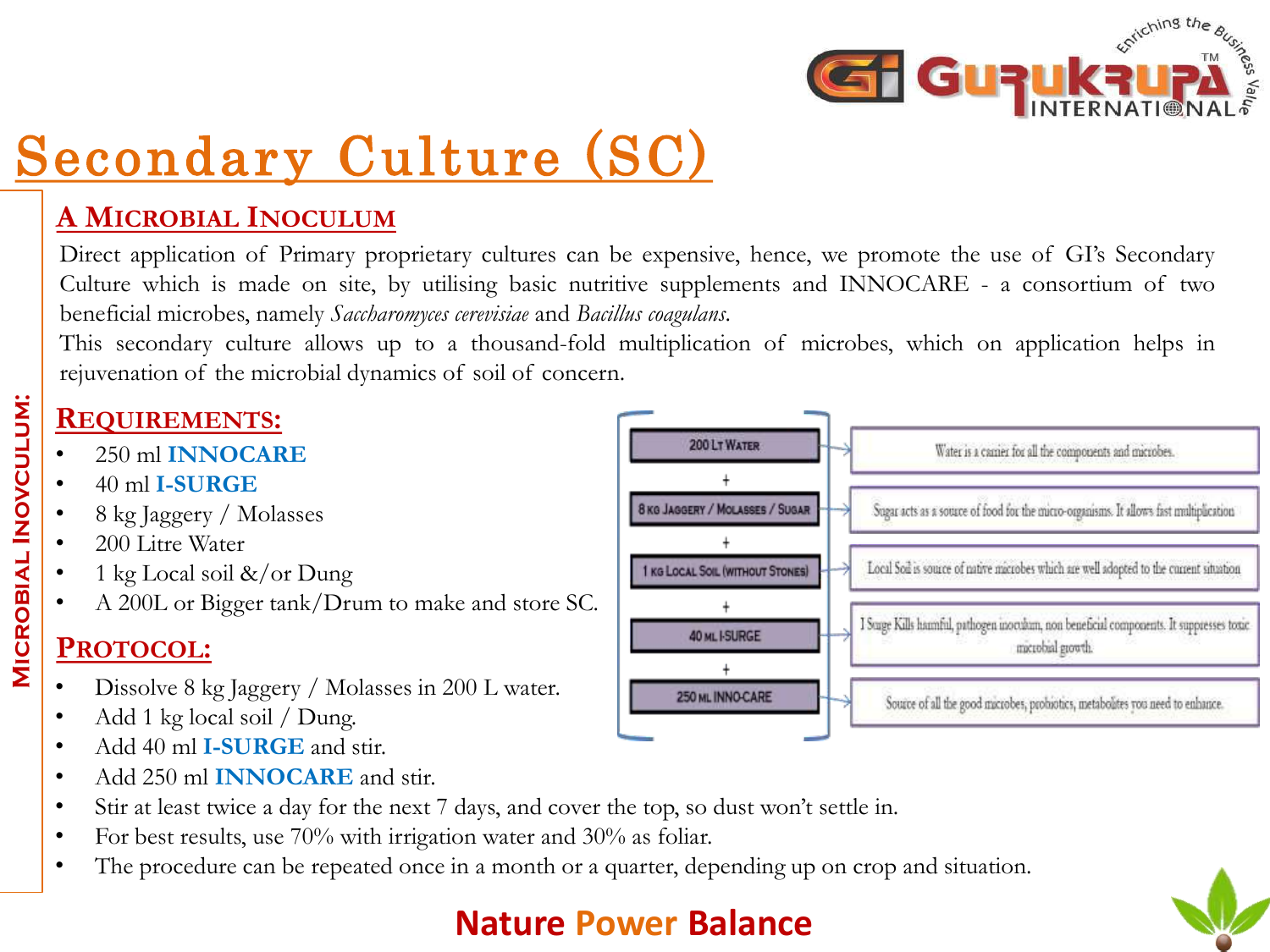



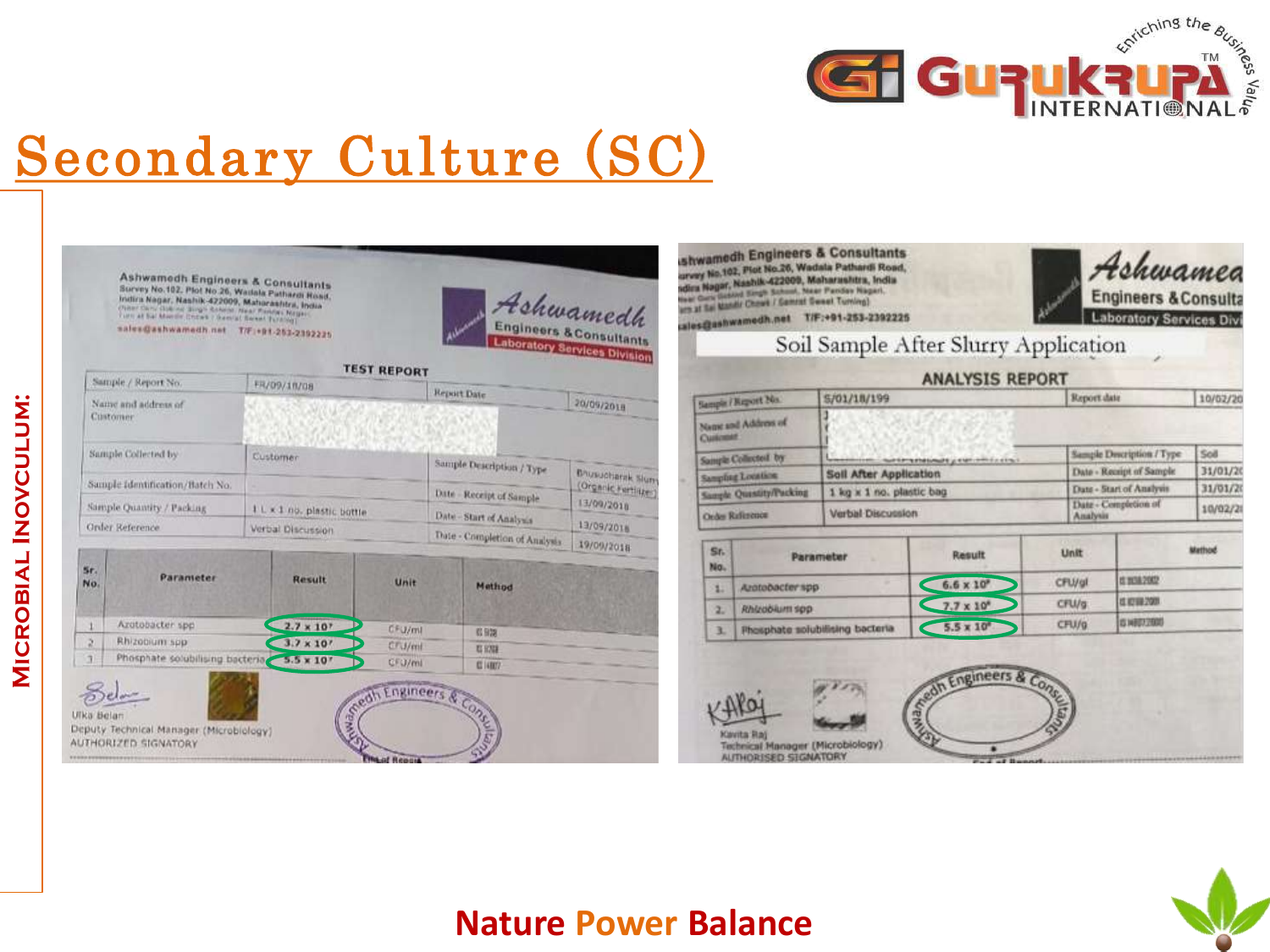|                | <b>BF2.</b><br><b>ORATOR</b>                 | श्रा चिंतामणी हायटेक लेबॉरेटरी<br>माती, पाणी, पान व देठ परिक्षण प्रयोगशाळा<br>उद्योग भवन, ३ रा मजला, कॅनरा बॅंकेचेवर, मुंबई-आधा सर्व्हिसरोड, पिंपळगांव (बसवंत) नाशिक. |          |                       |               |
|----------------|----------------------------------------------|-----------------------------------------------------------------------------------------------------------------------------------------------------------------------|----------|-----------------------|---------------|
|                | <b>Name Of Farmer</b>                        |                                                                                                                                                                       |          |                       |               |
|                |                                              |                                                                                                                                                                       |          |                       | Crop: - Grape |
|                | Lab No: 2328<br>Sample Report on :- 14/02/18 |                                                                                                                                                                       |          |                       |               |
|                |                                              | Soil Sample Before Slurry Application                                                                                                                                 |          |                       |               |
|                |                                              | SOIL ANALYSIS REPORT                                                                                                                                                  |          |                       |               |
| Sr.No.         | Parameters                                   | Unit                                                                                                                                                                  |          |                       |               |
|                |                                              |                                                                                                                                                                       | Result   | Limits                | Remark        |
|                |                                              | <b>GENERAL TESTS</b>                                                                                                                                                  |          |                       |               |
| 1.             | pH                                           |                                                                                                                                                                       | 8.03     | $6.51 - 7.5$          | Alkali        |
| 2 <sup>1</sup> | <b>Electrical</b>                            | $dSm^{-1}$                                                                                                                                                            | 0.72     | <1.0                  | Optimum       |
|                | Conductivity                                 |                                                                                                                                                                       |          |                       |               |
| 31             | Calcium Carbonate                            | %                                                                                                                                                                     | A        | $1.01 - 3.0$          | More          |
| 43             | <b>Organic Carbon</b>                        | 96                                                                                                                                                                    | 1.79     | $1.01 - 2.0$          | Optimum       |
| 51             | Sodium                                       | <b>PPM</b>                                                                                                                                                            | 671      | $0 - 1000$            | Safe          |
|                |                                              | <b>MAJOR NUTRIENTS</b>                                                                                                                                                |          |                       |               |
| 6.             | Nitrogen                                     | PPM                                                                                                                                                                   | 190      | $181 - 220$           | Optimum       |
| 7.             | <b>Phosphorus</b>                            | <b>PPM</b>                                                                                                                                                            | 49.37    | $51 - 75$             | Less          |
| 8.             | Potassium                                    | PPM                                                                                                                                                                   | 203      | $451 - 600$           | Less          |
|                |                                              | <b>SECONDARY NUTRIENTS</b>                                                                                                                                            |          |                       |               |
| 9.             | Calcium                                      | PPM                                                                                                                                                                   | 7345     | 1001 - 1500           | More          |
| 10.            | <b>Magnesium</b>                             | PPM                                                                                                                                                                   | 1732     | $501 - 750$           | More          |
| 11.            | Sulphur                                      | PPM                                                                                                                                                                   | 64.8     | $21 - 50$             | More          |
|                |                                              | <b>MICRO NUTRIENTS</b>                                                                                                                                                |          |                       |               |
| 12.            | Ferrous                                      | PPM                                                                                                                                                                   | 1.19     | $2.51 - 5.00$         | Less.         |
| 13.            | Manganese                                    | PPM                                                                                                                                                                   | 0.89     | $2.01 - 5.00$         | Less          |
| 14             | Zinc                                         | <b>PPM</b>                                                                                                                                                            | 2.27     | $2.01 - 4.00$         | Optimum       |
| 15.            | Copper                                       | <b>PPM</b>                                                                                                                                                            | 2.46     | $0.41 - 1.00$         | More          |
| 16             | Boron                                        | PPM                                                                                                                                                                   | 0.41     | $0 - 0.50$            | Optimum       |
| 12             | Malybdenum                                   | <b>PPM</b>                                                                                                                                                            | 0.08     | 0.50<br>$\bf{D}$<br>× | Optimum       |
|                |                                              | <b>OTHER</b>                                                                                                                                                          |          |                       |               |
| 18             |                                              | PPM                                                                                                                                                                   | $\alpha$ |                       |               |
|                | Carbonate                                    | <b>PPM</b>                                                                                                                                                            | 528      |                       |               |
| 19.<br>20      | <b>BI-Carbonate</b>                          |                                                                                                                                                                       | 975      |                       |               |
|                | <b>S. P. L. P. R.</b>                        | <b>PPM</b>                                                                                                                                                            |          |                       |               |

**PPM** 



#### श्रा चितीमणी हायटक लॅबारेटरी माती, पाणी, पान व देठ परिक्षण प्रयोगशाळा उद्योग भवन, ३ था मजला, कॅनरा बॅंकेवेवर, मुंबई-आग्रा सर्व्हिसरोड, विंदळगांव (ब्रसवंत) नाशिक. मी.: 9960010707 फोन : (02550) 250511

Name Of Farmer:

Lab No:- 959

Crop:- Grape

Gat No-

Sample Report on :- 26/9/18

Soil Sample After Slurry Application

| Sr.No.         | <b>Parameters</b>          | Unit                        | Result           | Limits              | Remark         |          |  |
|----------------|----------------------------|-----------------------------|------------------|---------------------|----------------|----------|--|
|                |                            | <b>GENERAL TESTS</b>        |                  |                     |                |          |  |
| n.             | <b>DIFE</b>                | ٠                           | 8.20             | $6-51 - 75$         | Alkali         |          |  |
| $\overline{2}$ | Electrical<br>Conductivity | dSen <sup>1</sup>           | 0.68             | 410                 | <b>Optimum</b> |          |  |
| 3.             | <b>Calcium Carbonate</b>   | 製                           | 宜                | $1.01 - 3.0$        | More           |          |  |
| 4.             | Organic Carbon             | $\overline{\mathbf{w}}$     | 2.14             | $1.01 - 2.0$        | More           |          |  |
| K.             | Sodium                     | PPM                         | 587              | $0 - 1000$          | Safe           |          |  |
|                |                            | <b>MAJOR NUTRIENTS</b>      |                  |                     |                |          |  |
| a.             | Nitrogen                   | <b>PPM</b>                  | 196              | $181 - 220$         |                | Optimum  |  |
| z              | Phosphorus                 | PPM                         | 43.03            | $51 - 75$           |                | Less     |  |
| 且              | Potassium                  | PPM                         | 440              | 451-600             | Less           |          |  |
|                |                            | <b>SECONDARY</b>            | <b>NUTRIENTS</b> |                     |                |          |  |
| 9.             | <b>Calcium</b>             | PPM                         | 5337             | $1001 - 1500$       |                | More     |  |
| 10.            | Magnesium                  | PPM<br>◀                    | 1928             | $501 - 750$         |                | More     |  |
| 11.            | Sulphur                    | ррзи                        | 23               | $21 - 50$           | Less           |          |  |
|                |                            | MICRO NUTRIENTS             |                  |                     |                |          |  |
|                | Ferrout                    | <b>PPM</b>                  | 4.70             | $2.51 - 5.00$<br>IÞ | Optimum        |          |  |
| 12.            |                            | PPM                         | 2.91             | $2.01 - 5.00$<br>n  |                | Optimum  |  |
| 13.            | Manganese                  | PPM                         | 2.39             | $2.01 - 4.00$<br>n  |                | Optimuum |  |
| 14.            | Zinc:                      | PPM                         | 2.50             | $0.41 - 1.00$       |                | More     |  |
| 15.            | Copper                     | <b>PPM</b>                  | 0.32             | $0 - 0.50$          |                | Optimum  |  |
| 16             | Boron                      | PPM                         | 0.06             | $0 - 0.50$          |                | Optimum  |  |
| 17             | Molybdenum                 |                             |                  |                     |                |          |  |
|                |                            |                             | <b>OTHER</b>     |                     |                | More     |  |
|                | <b>Bi-Carbonate</b>        | Less Than 350<br>594<br>PPM |                  |                     |                |          |  |
|                | Chloride                   | PPM                         | 300              | Less Than 350       | Optimum        |          |  |

### **Nature Power Balance**



20.

Chloride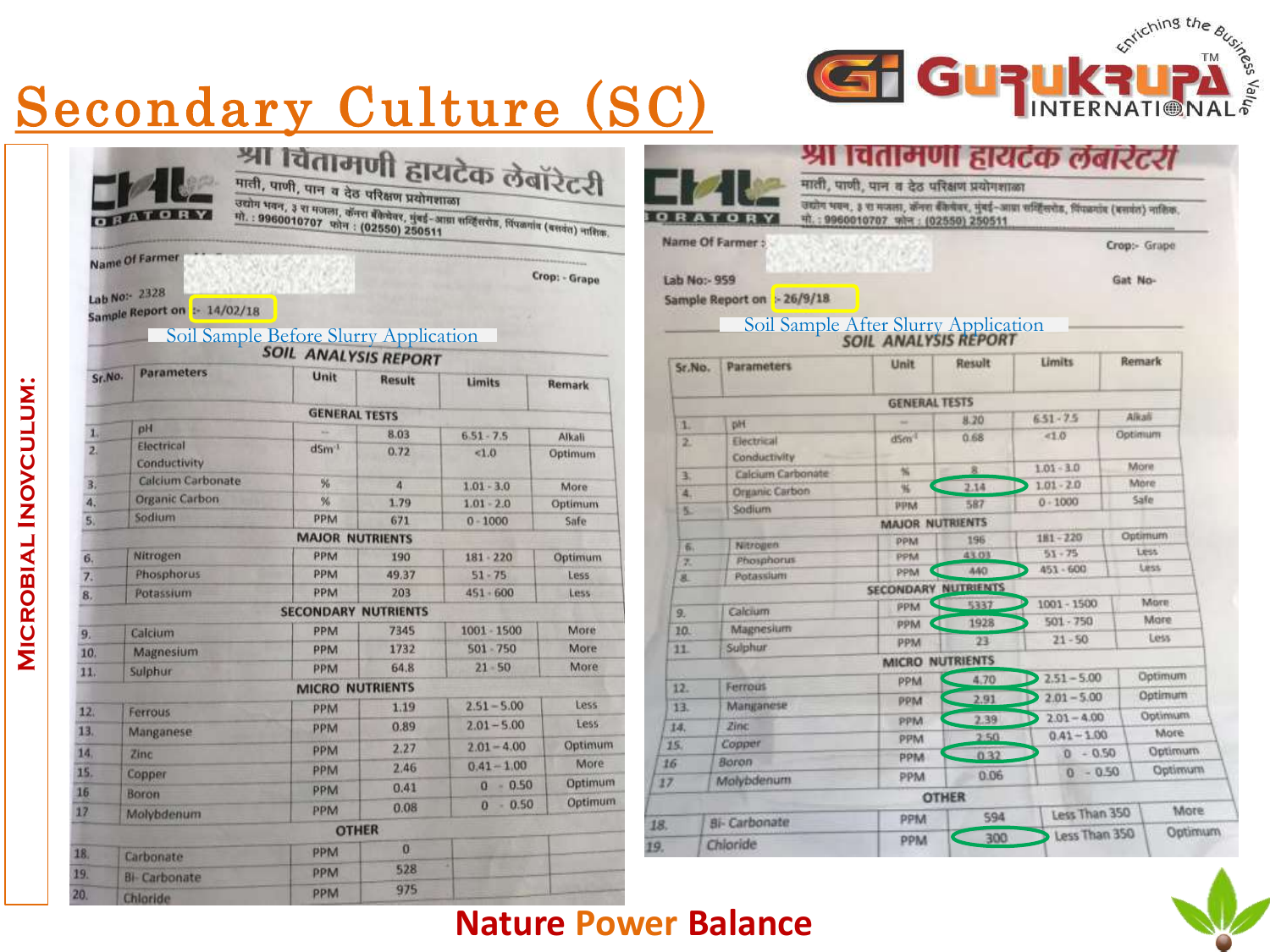

## **A MICROBIAL INOCULUM**

### **APPLICATIONS:**

- Enriches the **Soil Microbial Diversity** and Population,
- Increases carbon turn-over in soil, and therefore the **Organic Carbon Content**
- Improves **water holding capacity** of the soil,
- Improves **mobility of nutrients** and improves soil vigor.
- A prescribed dose can be Administered in **Stress Breaking Stage** of horticulture crops
- Effective for increasing **fruit weight**.
- Can be administrated at Regular **weekly to fortnightly** Intervals with irrigation or drenching.
- When used in **foliar application**, it will increase the microbial activity of the phytosphere and thwart external microflora from attacking host foliage as the local microflora will dominate and discourage growth of external pathogens.
- Foliar application of SC can be used to **invite honeybees** to our farms, because of the enticing smell from fermented sugars

### **APPLICATION DOSAGE:**

- **Foliar - 150 ml / L**
- **Soil - 50 L / Acre**

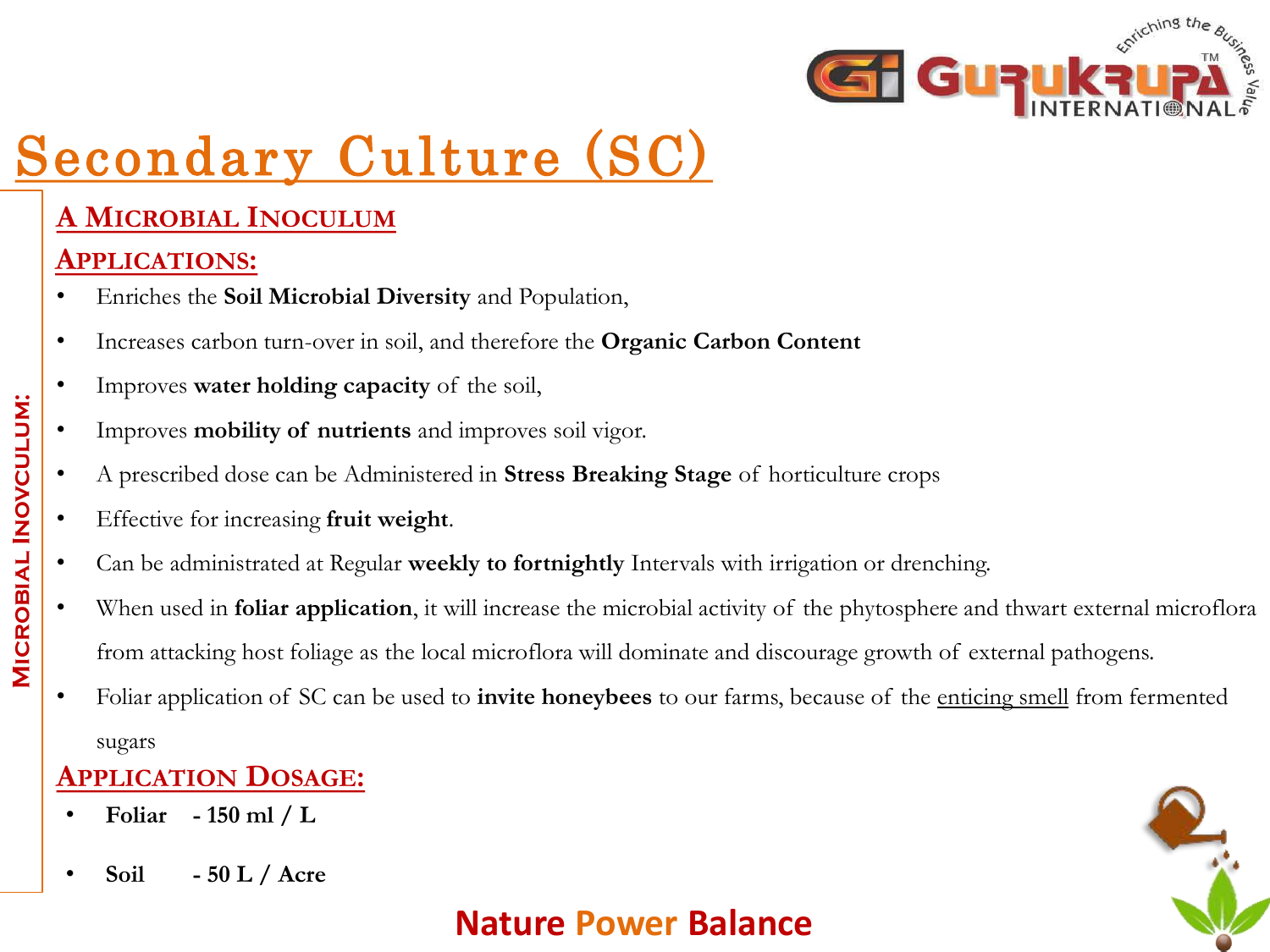

# ECOBOOST

### **A MICROBIAL INOCULUM**

ECOBOOST is a Proprietary composition of Mixed Microbial Culture of *Bacillus coagulans* and *Saccharomyces cerevisiae* in liquid form along with bio-chemicals, metabolites, sugars and micronutrients processed through microbial fermentation for soil and plant health management. It can be immediately utilized without putting through Secondary Culture.

The health, Diversity and Population of local microflora is a major concern and it must be addressed in the most sensitive manner. In times of quick action, SC may not be possible to be fermented, therefore, a farmer needs to take action to activate local microbes essentially through effective means. This is where ECOBOOST will be of aid.

#### **APPLICATIONS**

- Increases local soil microbial count.
- Enhances Nutrient Uptake.
- Reduces Soil Salinity
- Assists in Abiotic Stress Management
- Aids Soil Conditioning through microbial activity
- Develops induced resistance in plants
- Amplification of natural Regulations of plant growth substances

#### **APPLICATION DOSAGE:**

- **Foliar - 5ml / L**
- **Soil - 2500 ml / Acre**

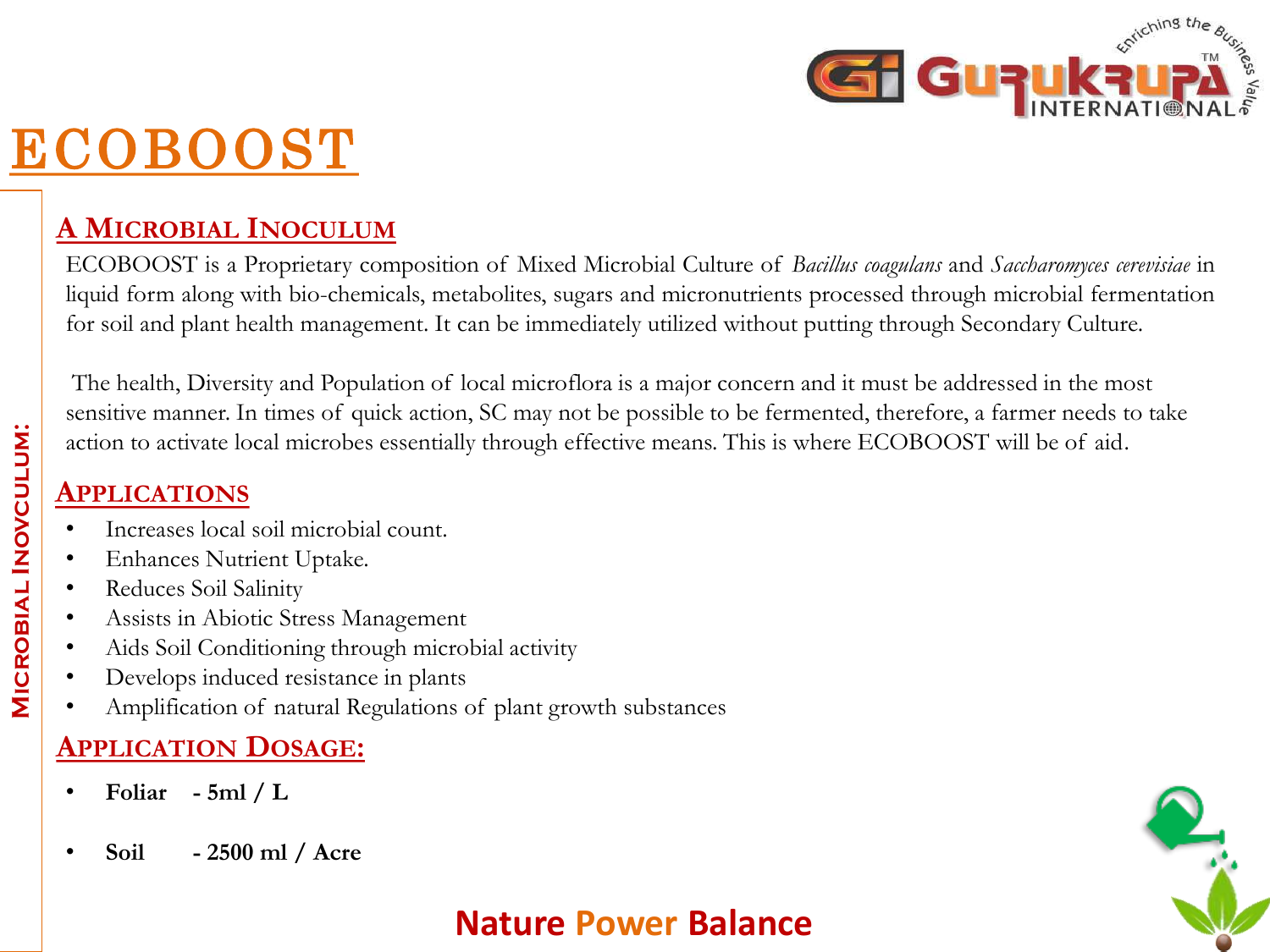

# WHOLESOME

# **ELEMENTAL SULPHUR IN ORGANIC FORM**

WHOLESOME contains Elemental sulphur bound proprietary combination of aqueous chelating agents of organic origin, ascertaining an Organically Available form of sulphur available on oxidation. Constitutively, it contains more than 25% sulphur by weight.

#### **APPLICATIONS**

- An essential nutrient, this elemental form helps in overcoming Sulphur related deficiencies
- Only form absorbed through foliage as  $SO_4$  cannot be absorbed by leaves.
- $\bullet$  It reacts with  $NO_3$  by binding oxygen. Thus, regulates the nitrogen in plants and reduces the Nitrogen effect.
- Can be utilized to improve the vigour and plant girth.
- For enhancing and retaining flowering, to reduce the Nitrogen effect.
- Use as a pH regulator from soil. Mix with fertilizers to enhance results.
- Improves disease, pest resistance and increases nutrient availability
- Proficient as a fungicide. It has a systemic as well as contact action. Soil application against the fungal attack is effective.
- As an insecticide, it is an Outstanding solution for red mite, broad mite and aphid control.
- It's also effective in controlling soil nematodes.

### **APPLICATION DOSAGE:**

- **Foliar - 2ml / L**
- **Soil - 500 ml / Acre**

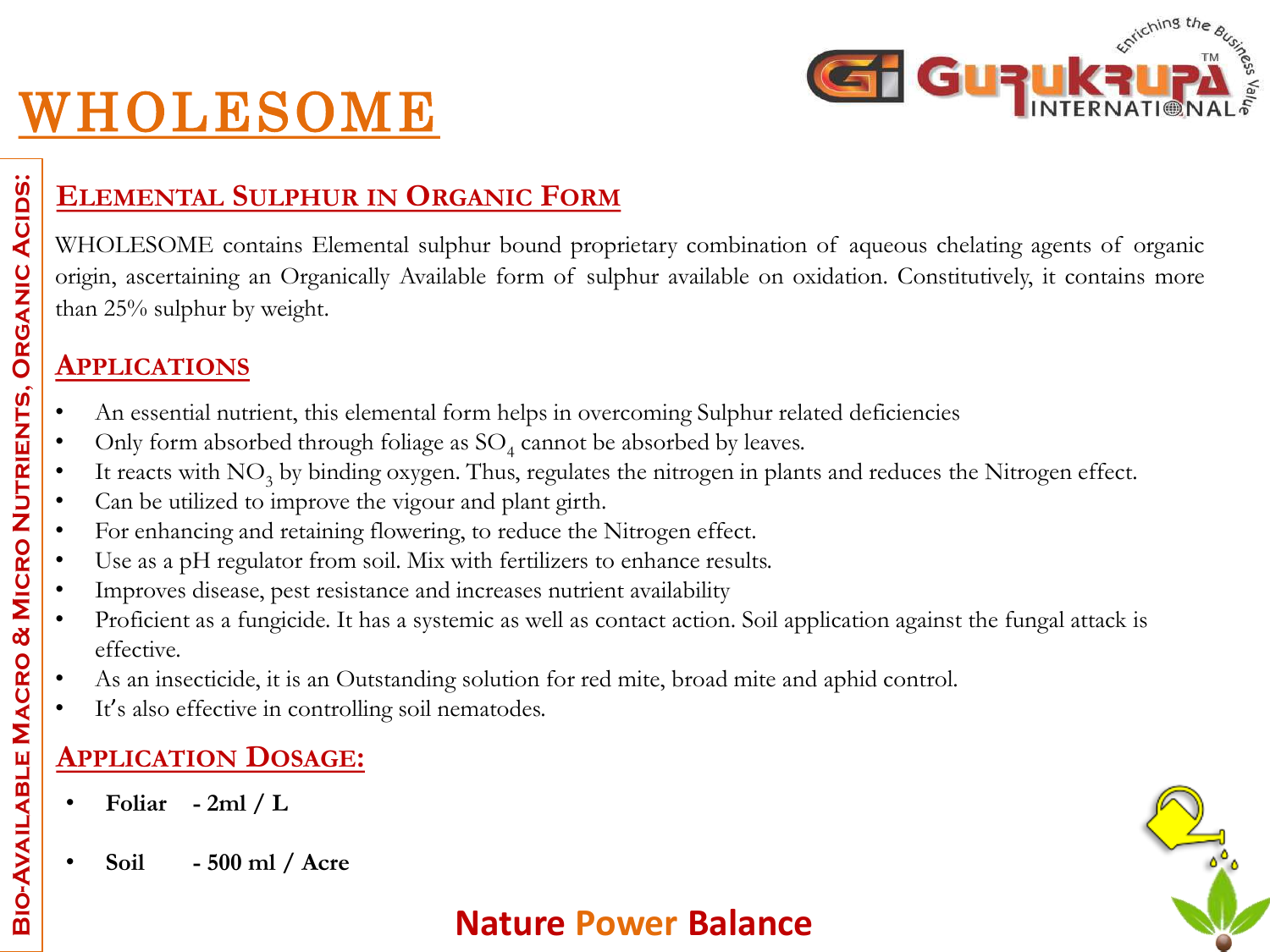# O-Phos



#### **BIO-AVAILABLE PHOSPHORUS WITH ORGANIC ACIDS**

O-PHOS is GI's Proprietary blend of organic and Bio-available Phosphorus along with supplementary carriers like organic acids to effectively make phosphorus available to plants. O-PHOS is a minor supplement of Bio-available form of Phosphorus but essentially its function is to provide with organic acids which help in release of phosphorus from soil bound mineral form and to offer precursors for activation of local soil borne Phosphate Solubilizing Bacteria and Phosphate Mobilizing Bacteria. It is Highly acidic in nature so it reduces pH which triggers the nutrient availability, therefore, Very effective in alkaline soils

### **APPLICATIONS**

- Recommended as a nutritional supplement to fulfill the Phosphorus requirement.
- Bioavailability due to pH management and organic supplements improves as Phosphorus is absorbed by the plants only under acidic pH range.
- O-PHOS Balances ATP Balance through inorganic phosphorus.
- Organic Phosphorus through O-PHOS is a growth Booster
- Helps in tolerating the stress conditions, biotic as well as abiotic.
- Also recommended for stress management after disease or pest attack, and or Preventive tolerance against biotic stresses.
- Recommended for reproductive growth boosting, flowering, fruit setting, fruit development.
- Also recommended to trigger the process of stress breaking.

## **APPLICATION DOSAGE:**

- **Foliar - 2ml / L**
- **Soil - 500 ml / Acre**

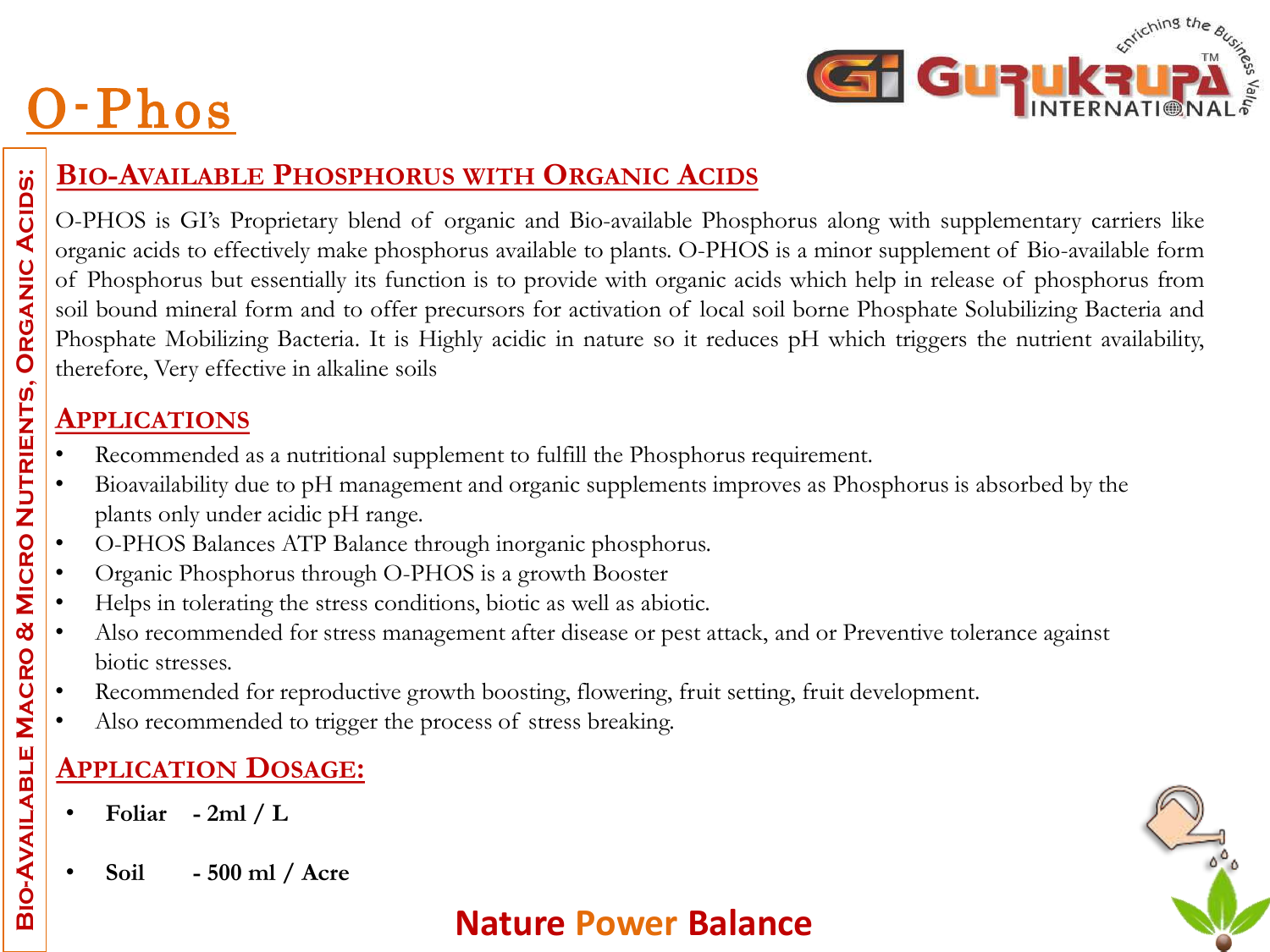# I -Surge



### **BIO-AVAILABLE MICRO-NUTRIENTS WITH ORGANIC ACIDS**

**iSurge** is a nutritive formulation specially designed by **GI** to augment a healthy life cycle of plants to compliment the enriched ecosystem established by NPB Technology. The key nutrients in **iSurge** are Mineral salts of Fe, Bo, Cu, Zn and Mn, and Humic acid and Phosphorus and Sulphur in aqueous chelating agents of organic origin.

I-SURGE, along with INNO CARE is an essential additive in making IEC's Secondary Culture. In SC, I-SURGE plays the role of pH buffering agent through which a specific growth dynamic of fermentation of local microorganisms may be established and controlled.

#### **APPLICATIONS**

**Bio-Available Macro & Micro Nutrients, Organic Acids:**

BIO-AVAILABLE MACRO & MICRO NUTRIENTS, ORGANIC ACIDS:

- Supplies basic nutrients to the plants in bioavailable form.
- Improves root activity and nutrient uptake by Humic Acid.
- Use as a pH regulator for soil. Mix with fertilizers to enhance results.
- Beneficial in Seed germination, nutrient retention, stimulation of beneficial organisms.
- Recommended for reproductive growth boosting, flowering, fruit setting, fruit development.
- Helps in soil borne disease management.

# **APPLICATION DOSAGE:**

- **Foliar - 2ml / L**
- **Soil - 1500 ml / Acre**

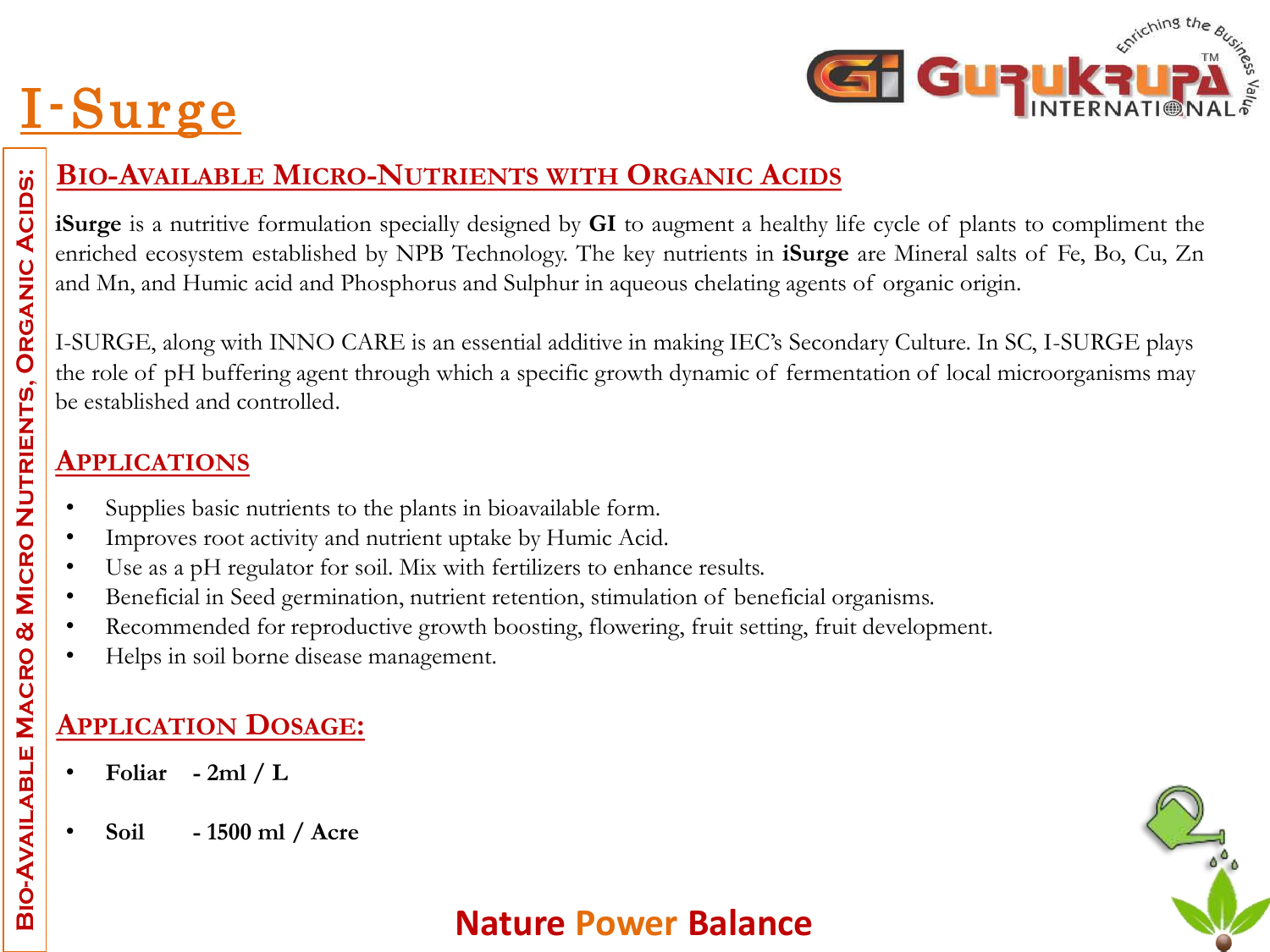

# Aqua-Chil

# **DYNAMIC CHELATING AGENT**

AQUA-CHIL is a formulation of naturally derived organic acids. AQUA-CHIL exhibits a plethora of functions which makes it an essential component of NPB Technology's salinity management Package of Practices and restoration of soil dynamics.

#### **APPLICATIONS**

- It acts as chelating agent for the nutrients.
- Its Organic Acid Formulation is useful to Stop the leaching of nutrients and augment slow release of fertilizers.
- Its intrinsic property makes the native soil nutrient available and can also assist in activating soil microbial activity.
- Mineralization, ionization and solubilization of nutrients, salts and minerals can be achieved by the usage of AQUA-CHIL
- Its Antioxidant property and pH regulation ability helps in better nutrient conformation while delivery to plant system
- It can be specifically applied to counter sodium or chlorine toxicity in farm lands.
- This plethora of functions of AQUA-CHIL makes it an essential component of NPB Technology's salinity management and Water quality Safeguarding.

### **APPLICATION DOSAGE:**

- **Foliar - 1ml / L**
- **Soil - 500 ml / Acre**

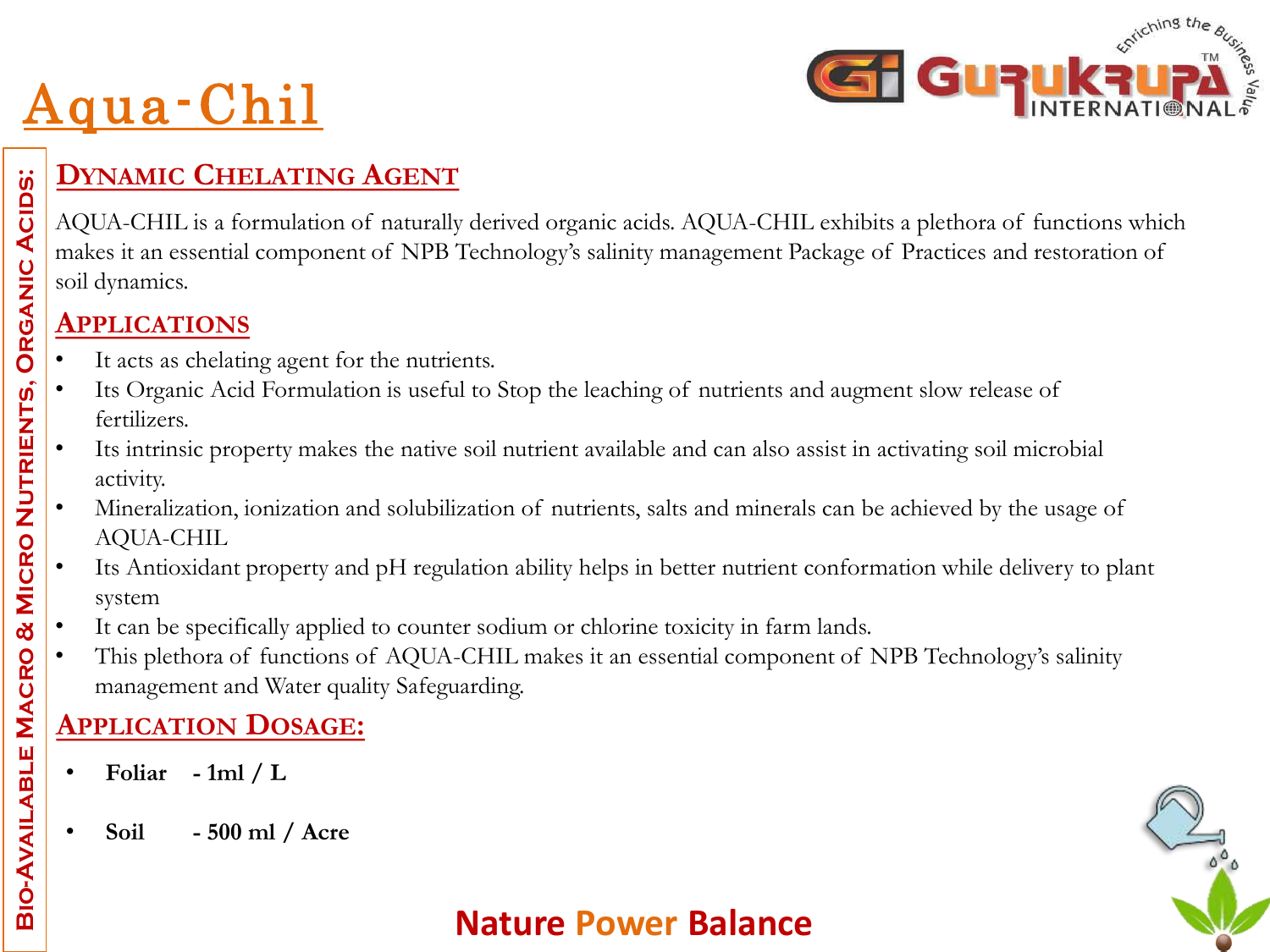# <u>I-Boost</u>



#### **NUTRIENT MOBILIZER**

I-BOOST is GI's Proprietary formulation of natural Electrolytes such as Fulvic Acid and Humic Acids in a formulation with Organic acids assists in establishing healthy nutrient mobility in the rhizosphere.

#### **APPLICATIONS**

- The constituents of I-BOOST augments Soil Microbes and Soil Organic Matter (Humus), which substantially improves soil vigor
- Its Electrolyte and Organic Acid formulation facilitates in expedient Mineralization of nutrients.
- It offers upgrade of Stress management and improvement of soil health
- When in times of Stress and consequent loss of flowering, a foliar application of I-BOOST (2ml/L) with O-PHOS (2ml/L) can aid in renewal of a newer flower bloom onto the affected plants.

## **APPLICATION DOSAGE:**

- **Foliar - 2ml / L**
- **Soil - 500 ml / Acre**

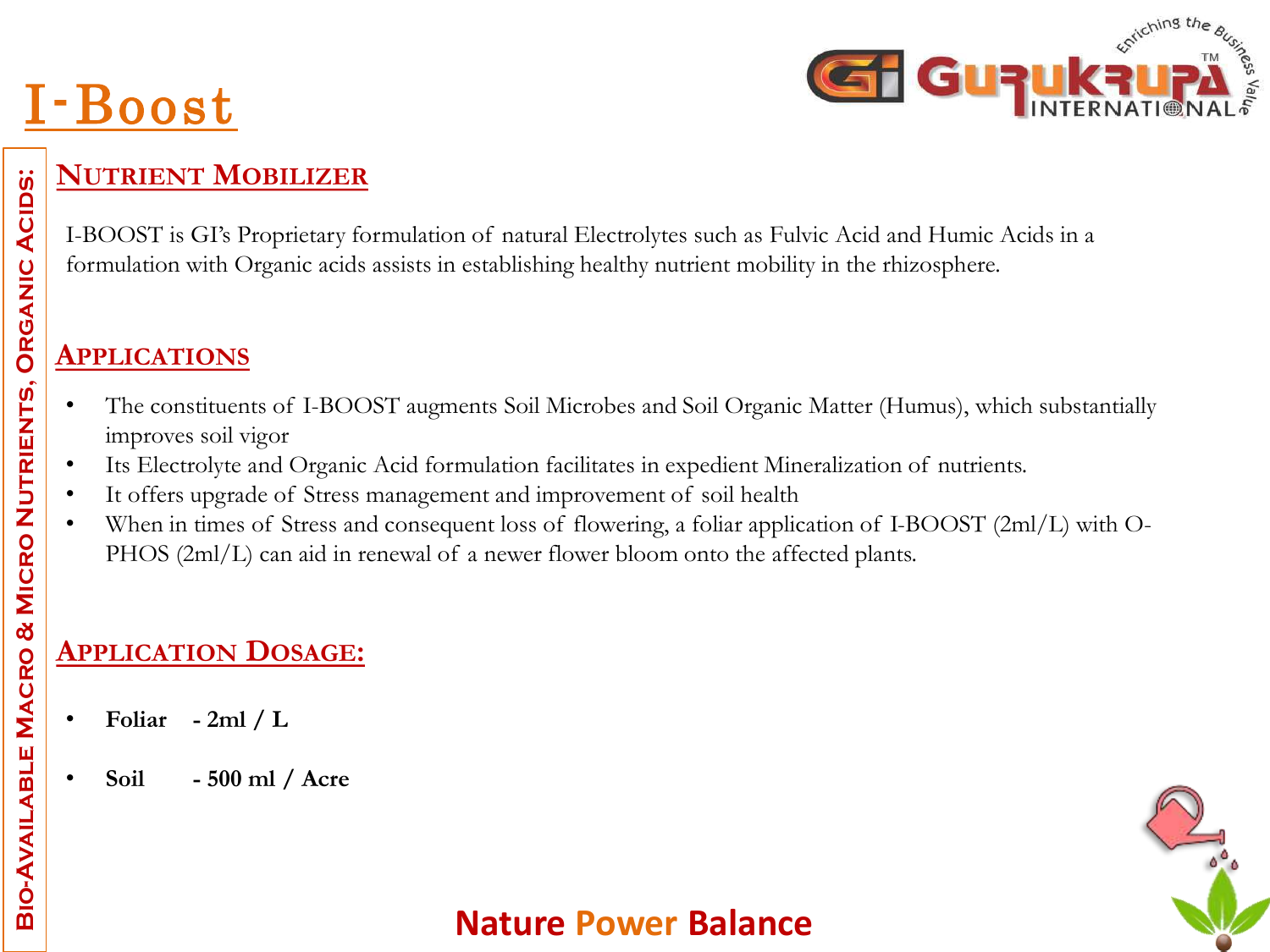



### **DYNAMICALLY IONISED CALCIUM AND BORON**

BOCAL is a GI formulation consisting of Boron and Calcium in Bioavailable liquid form. Its proprietary processing makes it "Dynamically Ionised" for better bioavailability and enhanced results.

### **APPLICATIONS**

- BOCAL has Boron and Calcium in bioavailable form, therefore, it corrects the B and Ca deficiency in all the plant parts.
- Outstanding combination for sunburn, pink berries, irregular fruit shape, quality of fruit, post harvest life.
- BOCAL improves the nutrient movement in plant.
- BOCAL improves flowering, fruit setting and enhances fruit size and aroma in plant.

## **APPLICATION DOSAGE:**

- **Foliar - 2ml / L**
- **Soil - 500 ml / Acre**

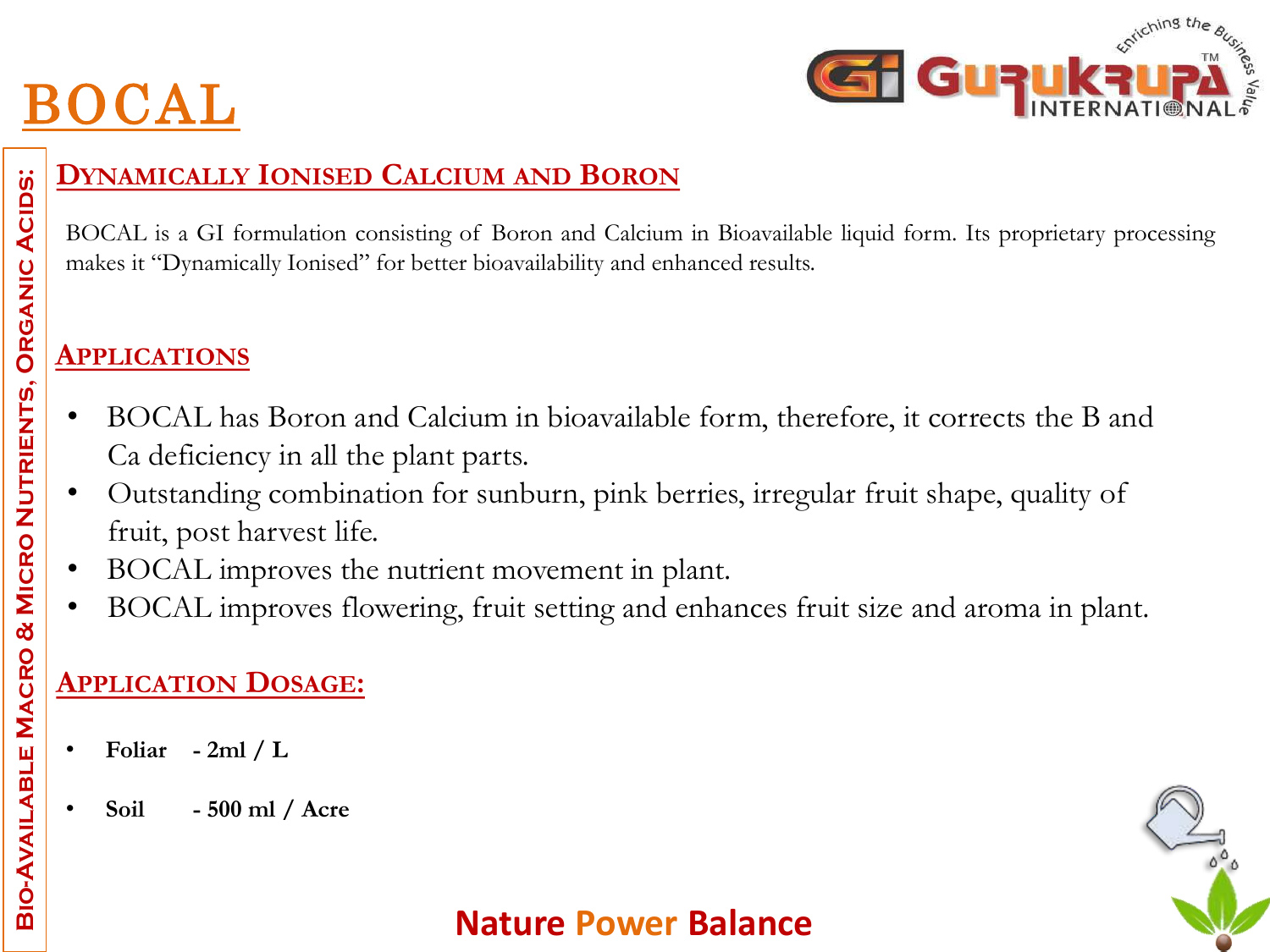# GROW-CARE



#### **PLANT EXTRACTS AND MICRO-NUTRIENTS BASED PROTECTIVE FORMULATION**

GROW CARE is an GI plant protection formulation consisting Plant Extracts (Neem, Chilli, Ginger and Garlic) along with Bio-available organic Sulphur with Micronutrients (Fe, Zn, Mn, Cu and B). This formulation offers a cocktail of plant protection as well as offering a nutritive and growth boost at the time of such a biotic stress.

#### **APPLICATIONS**

- As a unique in pest prevention agent and micronutrient supplement GROW CARE can be an essential preventive application against insects.
- It is also a Quick stress relaxing agent after biotic attack.
- Repels and combats various pests by its strong odor and its detrimental impact to insect body on contact
- The presence of Elemental sulfur in bioavailable form makes it an effective fungicide in preventive application and also in avoiding fungal growths in physical injuries on plant parts
- Releases the micronutrients in chelated form which gives long lasting metabolic support to the plants.

## **APPLICATION DOSAGE:**

- **Foliar - 1.5 ml / L**
- **Soil - 400 ml / Acre**

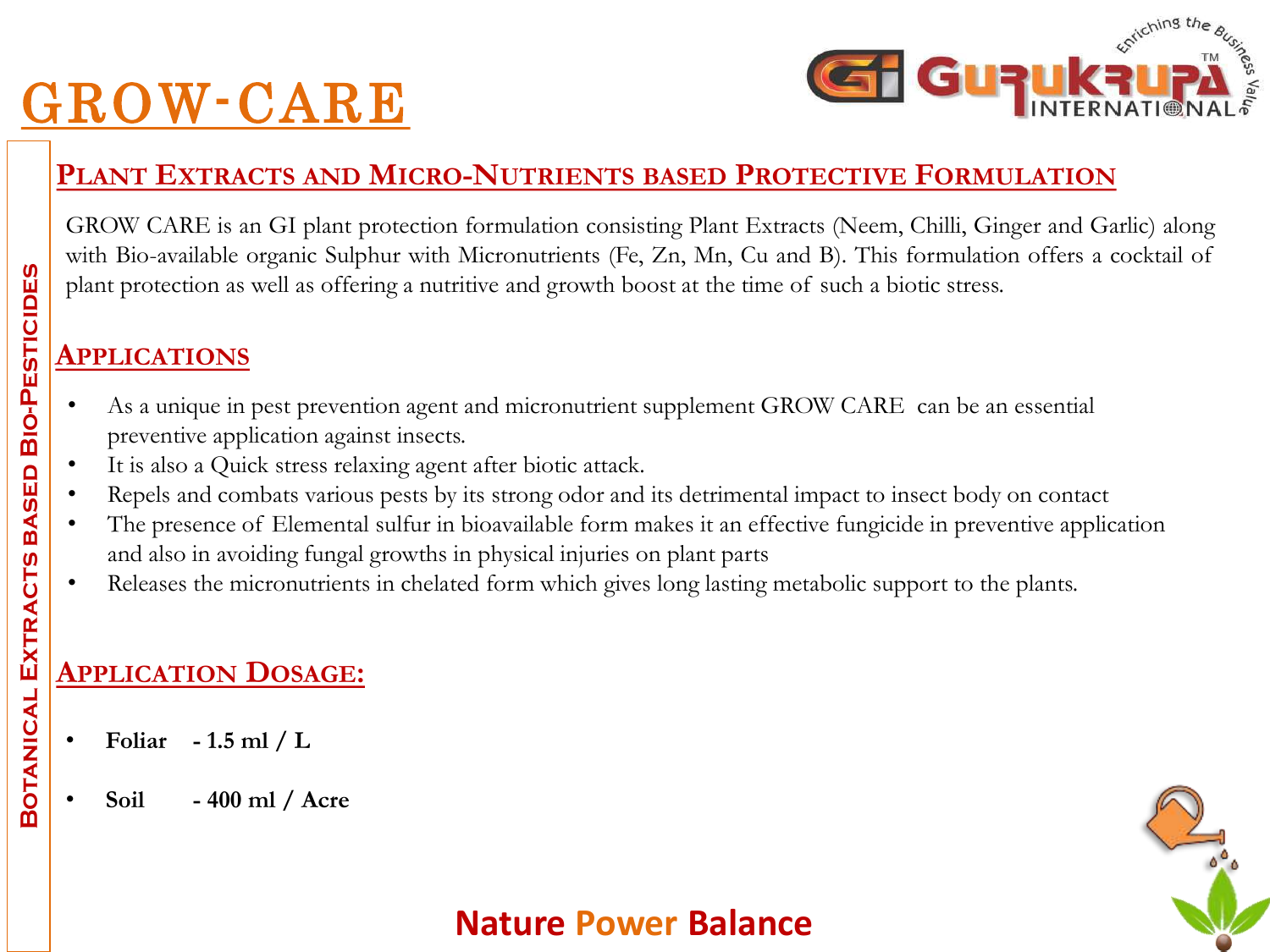# D'Nemo



### **PLANT EXTRACTS BASED NEMATODE CONTROL**

**D'Nemo** is **GI**'s Proprietary blend of natural Allyl Isothiocynate (from mustard oil) and Azadirachtin (from neem extract) in a water soluble form.

#### **APPLICATIONS**

- It is an effective deterrent of Nematodes (Repulsive Agent).
- It also serves the plant as a defense against herbivores.
- It has also been effective in promoting beneficial nematodes and mycorrhiza in the soil which consequently improves the soil structure, micro-environment, nutritive movement and bioavailability of nutrients in the soil.
- Anti nodulation agent

### **APPLICATION DOSAGE:**

• **Soil - 500 ml / Acre** 

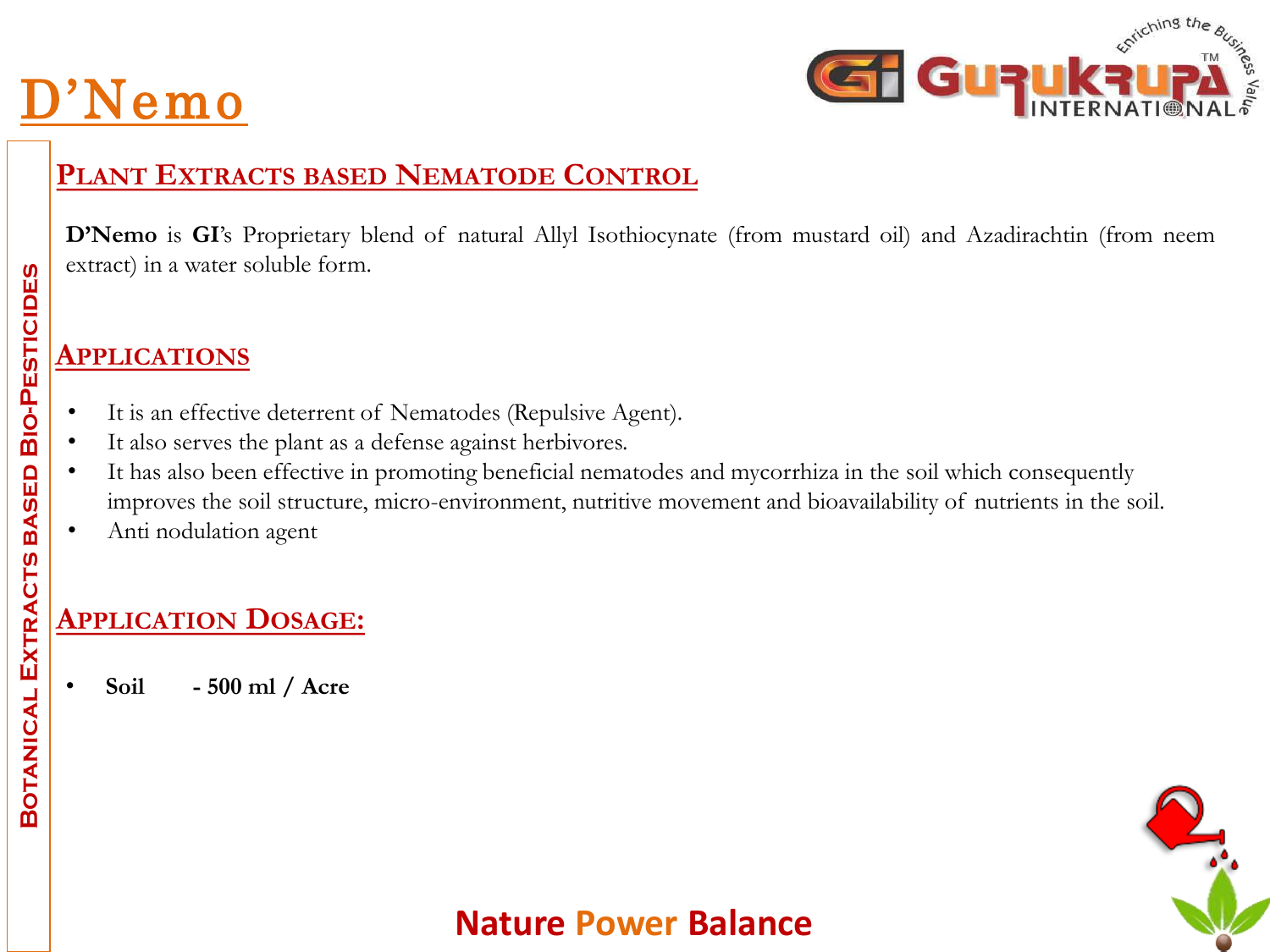# SELIMINATE



#### **PLANT EXTRACTS BASED PROTECTIVE FORMULATION**

SELIMINATE is GI's plant protection formulation consisting Plant Extracts (Neem, Chilli, Ginger and Garlic). These extracts have been activated and its active ingredients have been processed to be water miscibleis to make it a persistent pesticide.

#### **APPLICATIONS**

- The alkaloid present in SELIMINATE blocks the respiratory system of insects and keeps them away from area of application.
- The strong repelling agents confuse the insects from their prey/food.
- The pungent penetrating agents dissolves the body covering of the soft bodied insects.
- Due to the intensity of Odor it can have an anti-feedant impact on the pests to keep them from damaging foliage.

#### **APPLICATION DOSAGE:**

- **Foliar - 1ml / L**
- **Soil - 300 ml / Acre**